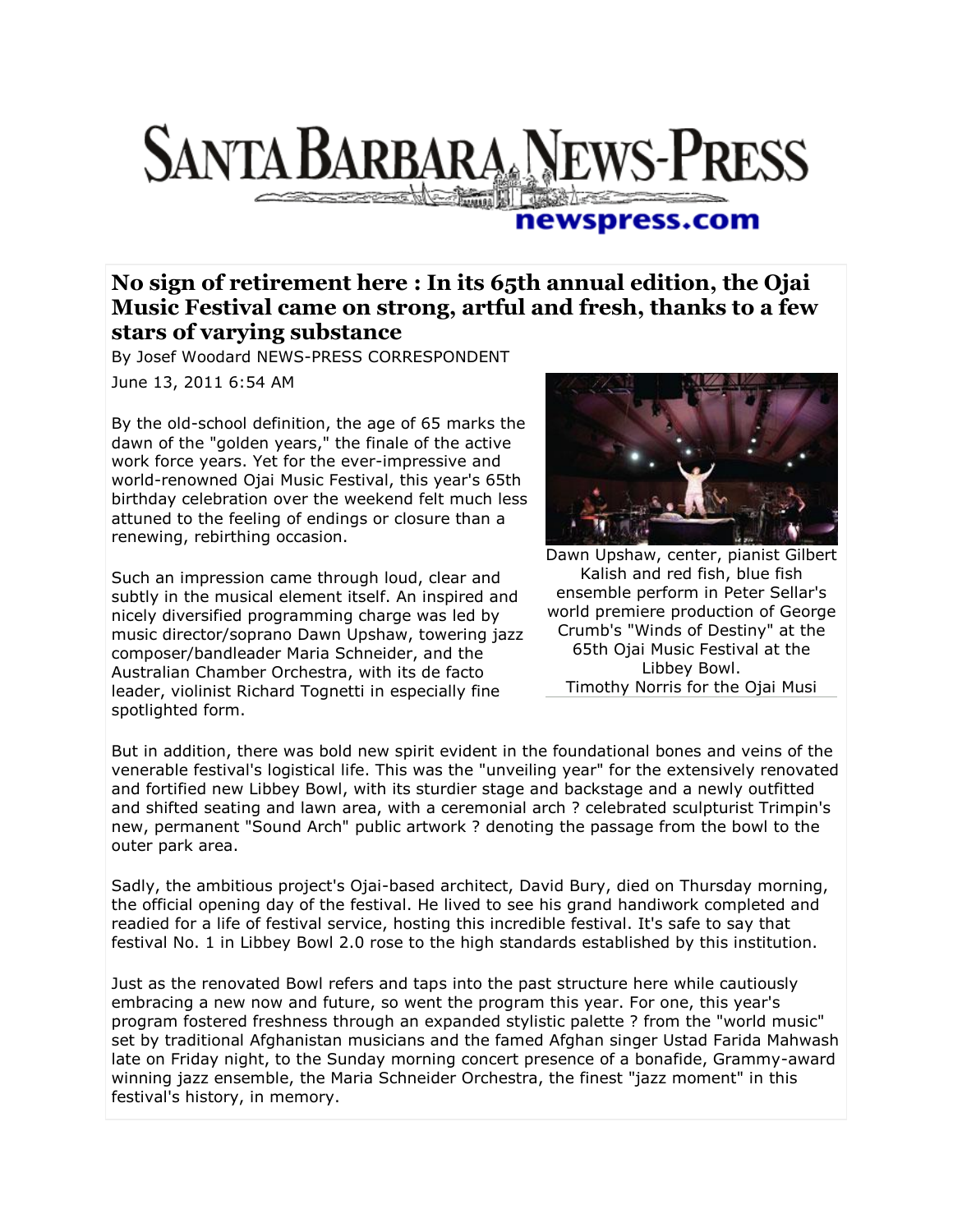In fact, deviation from Ojai Music Festival norms began at square one on Friday evening's program (Thursday night's pre-festival concert showcased young singers involved in Ms. Upshaw's program at Bard). Director Peter Sellars, the mind behind a spare but intriguing world premiere staging of George Crumb's 2004 song cycle "Winds of Destiny," gave an extended introduction to his own concept, and then surprised most of us by introducing the composer himself to the stage.

In an onstage Q&A with Mr. Sellars and pianist Gilbert Kalish, Mr. Crumb, a normally publicity- and public-shy composer, spoke in his gracious, unassuming way, about such subjects as his semi-intuitive manner of commenting on social and political themes in his music. "Music has a way of pulling things in from the air," Mr. Crumb said. "You'll never get a pretentious answer out of this man," noted Mr. Kalish. "He's as honest as the day is long."

In this imaginative, engaging and elegiac Sellars-conceived version of "Winds of Destiny," Ms. Upshaw drew on her deeply enmeshed skills as singer, actor and x-factor stage artist, using a bed, pillow and USMC camouflage garb as props. Mr. Crumb's genius here involves creative resourcefulness, especially in the blending of the solo voice and a many-colored percussion ensemble score (featuring the respected ensemble red fish blue fish, plus Mr. Kalish) in bringing new colors and reconstituted meanings to American songs we all know.

In this staging, Ms. Upshaw's implied roles included soldier, grieving mother of a slain soldier, Madonna, martyr and sage. She worked through liquid-y takes on "Mine Eyes Have Seen the Glory" and "Shenandoah" to frame the eight-song set (with an instrumental interlude in the middle) and deconstructed versions of "When Johnny Comes Marching Home" and "Go Tell it on the Mountain," eerily modulating downward, as if pulled down the mountain, by gravity.

Given the current state-of-war references to the U.S. involvement in Afghanistan, Mr. Sellars' programming of a late set from the site and culture in question was a small stroke of genius, and in keeping with the director's globally attuned cultural perspective. A respected, seasoned singer, the captivating Ms. Mahwash sang songs of love, Sufi devotion and other traditions, and was joined by the formidable Sakhi Ensemble, with Pervez Sakhi on rubâb (like an Indian sarod), Khalil Ragheb on harmonium and Zmarai Aref on tabla.

A tacit message encoded into this cultural evening, via the combined musical forces of the program, referred to the proverbial universal nature of music, and also to human needs, foibles and emotions.

On Saturday morning, the calmly commanding violinist Mr. Tognetti was joined by pianist Mr. Kalish for a wonderfully balanced recital, opening with Janacek's appealingly folky-cummodernist Violin Sonata and closing, after intermission, with Beethoven's well-known "Kreutzer" Sonata No. 9.

But the most interesting material came in the middle. Australian composer Peter Sculthorpe's wistfully atmospheric solo violin piece "Irkandi I" (translating, in Aboriginal language, to "faraway, lonely place") makes inventive use of space and the delicate art of conjuring an alluring "interior dialogue" character for violin, alone.

In the best piece of the concert, musical dialoguing went both exterior and interior for Prokofiev's fascinating and rarely heard Sonata for Two Violins in C, with Australian Chamber Orchestra member Satu Vänskä expanding the onstage violin population by a